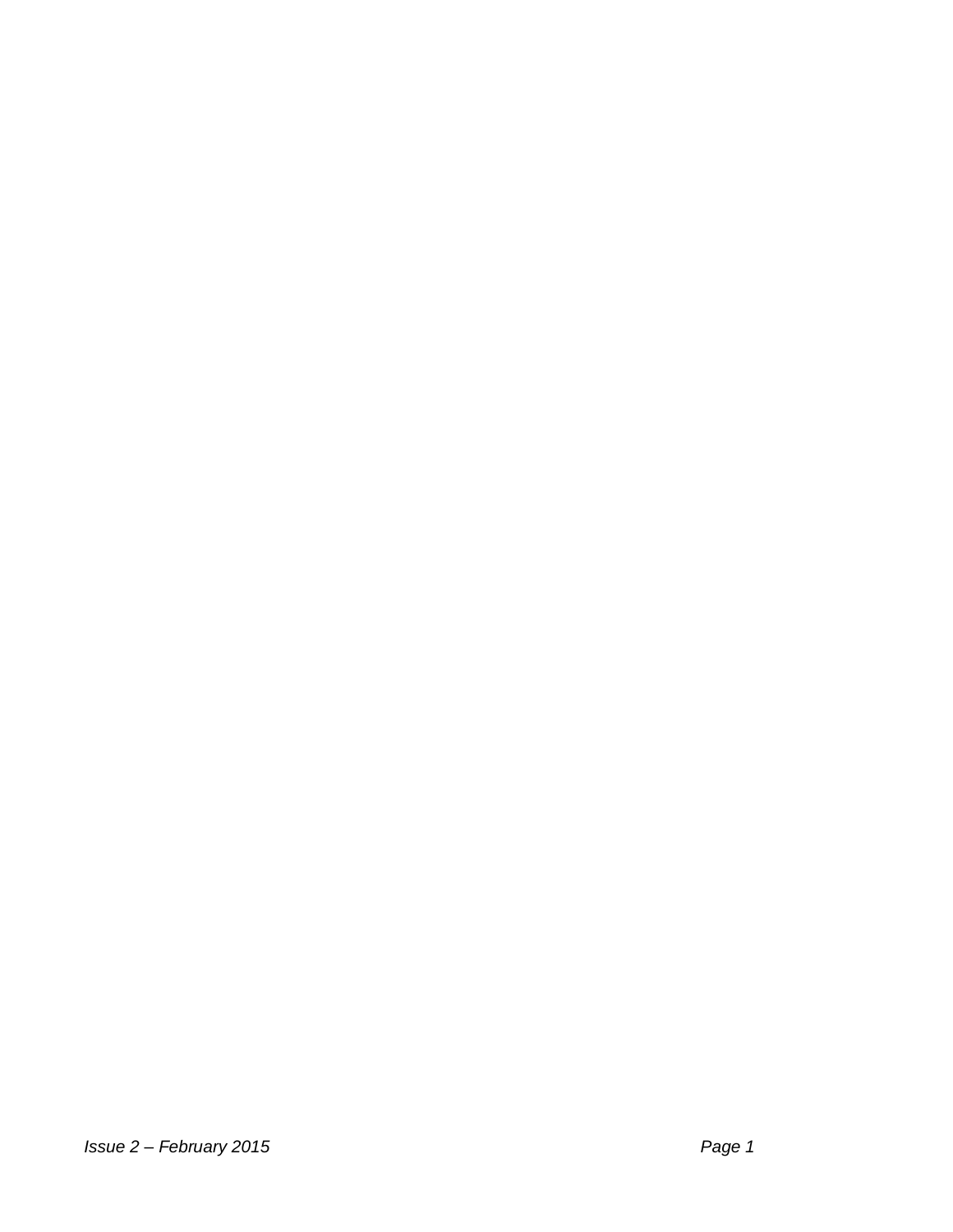

# © Crowcon Detection Instruments Ltd 2015

*UK Office* Crowcon Detection Instruments Ltd 172 Brook Drive, Milton Park, Abingdon Oxfordshire OX14 4SD Tel: +44 (0)1235 557700 Fax :+44 (0)1235 557749 Email: sales@crowcon.com Website: www.crowcon.com

*USA Office* Crowcon Detection Instruments Ltd 1455 Jamike Ave, Suite 100 Erlanger Kentucky 41018 Tel: +1 859 957 1039 or 1 800 527 6926 Fax: +1 859 957 1044 Email: salesusa@crowcon.com Website: www.crowcon.com

*Netherlands Office* Crowcon Detection Instruments Ltd Vlambloem 129 3068JG Rotterdam **Netherlands** Tel: +31 10 421 1232 Fax: +31 10 421 0542 Email: eu@crowcon.com Website: www.crowcon.com

*Singapore Office* Crowcon Detection Instruments Ltd Block 194 Pandan Loop ~06-20 Pantech Industrial Complex Singapore 128383 Tel: +65 6745 2936 Fax: +65 6745 0467 Email: sales@crowcon.com.sg Website: www.crowcon.com

# *China Office* Crowcon Detection Instruments Ltd (Beijing) Unit 316, Area 1, Tower B, Chuangxin Building 12 Hongda North Road, Beijing Economic Technological Development Area Beijing, China 100176 Tel: +86 10 6787 0335 Fax: +86 10 6787 4879 Email: saleschina@crowcon.cn Website: www.crowcon.com

Crowcon reserves the right to change the design or specification of this product without notice.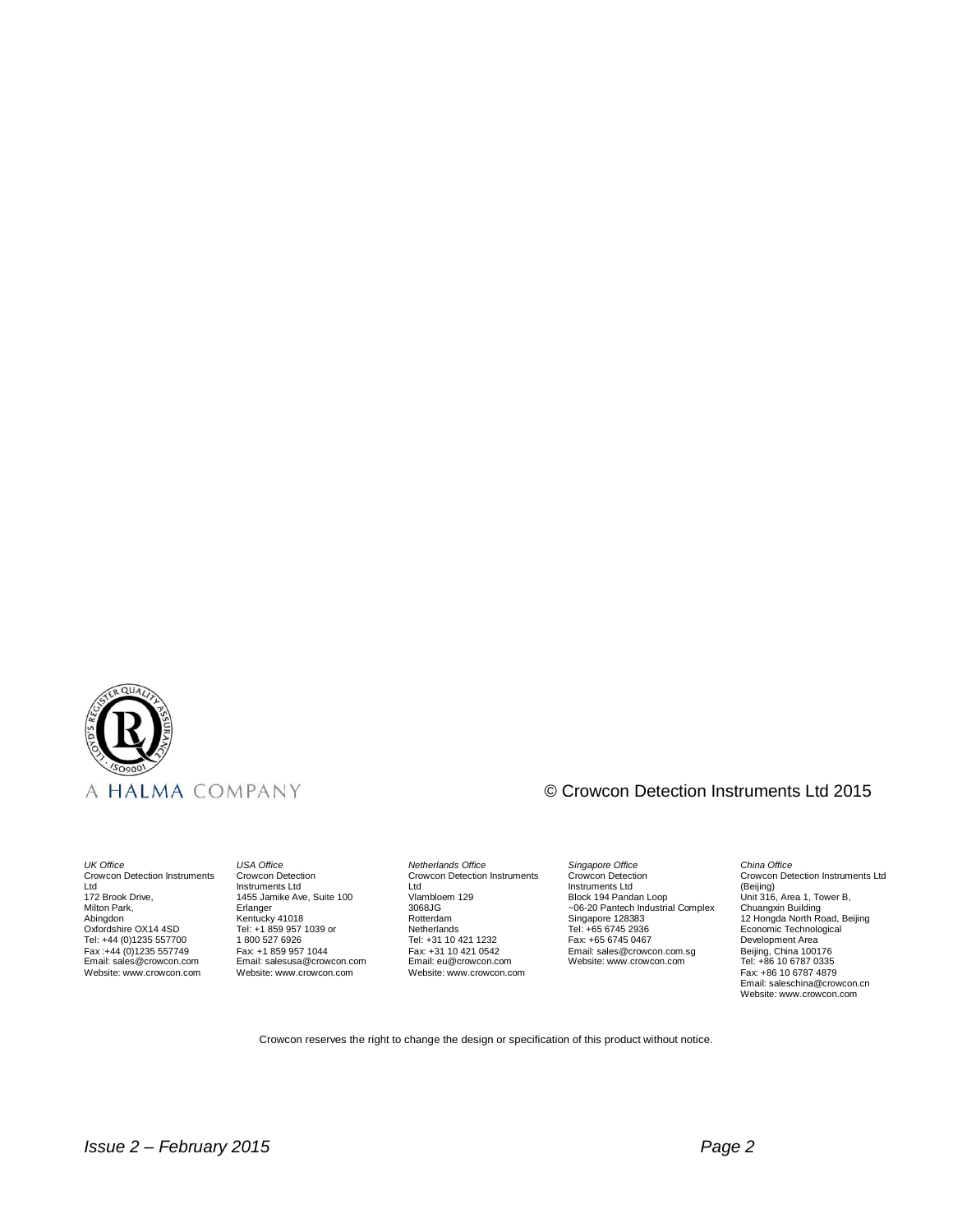# READ FIRST BEFORE OPERATION

- $\triangle$  Do not use the C-Test if it appears to be damaged. Inspect prior to each use.
- $\triangle$  Ensure the C-Test is used with certified calibration gas matching the configured concentrations.
- $\triangle$  DO NOT use expired calibration gas. Please check the expiration date located on the bottle.
- ∆ Only operate the C-Test in non hazardous areas with adequate ventilation and ensure the exhaust is suitably attached.
- $\triangle$  Confirm that the gas cylinder contains enough gas for testing procedures before starting.
- $\triangle$  Do not expose the C-Test to electrical or mechanical shocks before, during, or after use.
- $\triangle$  Do not allow liquids to condense and / or use high power sprays on the C-Test.
- $\triangle$  Crowcon recommends periodic back up of the data stored on the USB Memory.
- $\triangle$  Read the entire C-Test manual and follow all instructions to ensure proper use and safe installation.
- $\triangle$  The C-Test may not support all gases.

# **Contents**

| 1 <sub>1</sub> |  |
|----------------|--|
| 1.1.           |  |
| 1.2.           |  |
| 1.3.           |  |
|                |  |
| 2.1.           |  |
| 2.2.           |  |
| 2.3.           |  |
| 3.             |  |
| 4.             |  |
| 5.             |  |
| 6.             |  |
|                |  |
| 7.1.           |  |
| 7.2.           |  |
| 7.3.           |  |
|                |  |
| 8.1.           |  |
| 8.2.           |  |
| 8.3.           |  |
| 8.4.           |  |
| 8.5.           |  |
| 8.6.           |  |
| 8.7.           |  |
| 9.             |  |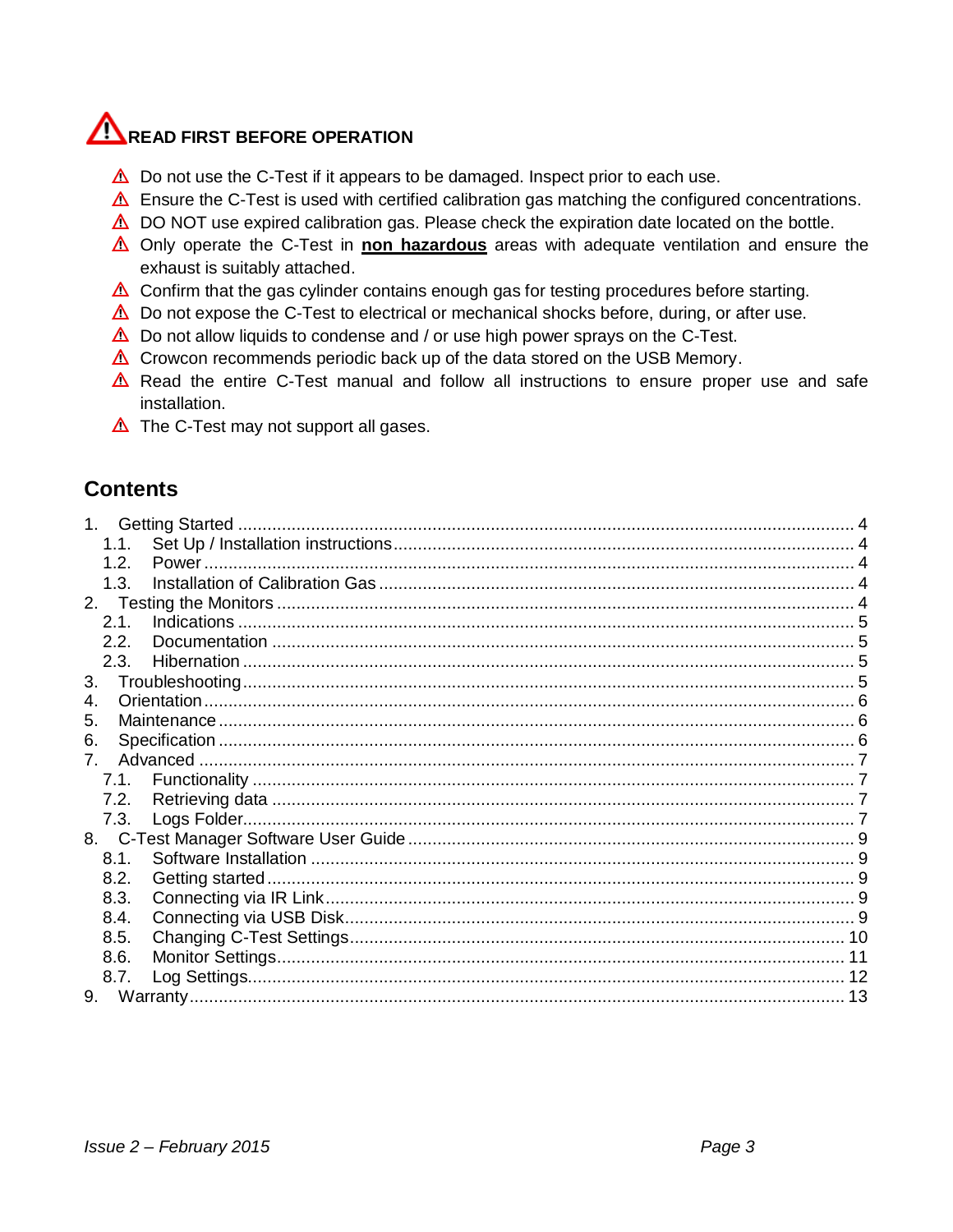# <span id="page-4-0"></span>**1. Getting Started**

# <span id="page-4-1"></span>**1.1. Set Up / Installation instructions**

C-Test is designed to be used on a flat surface and can be mounted on either a desk or on the wall. Each C-Test should come with the following:

- 1. C-Test station
- 2. Removable cylinder guide
- 3. One (1) USB cover
- 4. One (1) USB memory stick \*Underneath the cover\*
- 5. One (1) Multi-region Power Supply

<span id="page-4-2"></span>*Note: Calibration Gas cylinders are sold separately* 

# **1.2. Power**

C-Test is powered by an internal rechargeable battery. Only charge with the power supply provided.

**AC Power:** Ensure the Power LED is green, insert the unit and press the bump test button

**Battery Power:** Press the bump test or calibration button to activate the station. Pressing either button will immediately initiate a test. The unit should be inserted before pressing the button.

**Charging the Battery:** While charging the Unit LED lights will cycle to indicate charging. Once fully charged, the Power LED will be solid green. If the battery is low, the Power LED will blink green. A complete charge takes approximately 3 hours. A full charge lasts for at least 1000 bump test cycles.

# <span id="page-4-3"></span>**1.3. Installation of Calibration Gas**

In order to perform tests, a bottle of certified calibration gas in required. This section is located on the right hand side of the C-Test. To install, insert the bottle and screw until tight, once properly connected you will be able to view a pressure reading in the pressure gage. Crowcon recommends using standard 34ltr, 58ltr or 116ltr bottles. Below are the recommended calibration gas concentrations:

H2S: 25 or 15 ppm CO: 100 ppm O2: 18% O2 concentration

It is important to ensure the C-Test is set to the correct levels of gas.

 $\triangle$ Warning: Calibration bottle pressure must be less than or equal to 1000 PSI. Pressures above 1000 PSI can damage the C-Test station.

# <span id="page-4-4"></span>**2. Testing the Monitors**

Place the activated Crowcon Clip or Crowcon Clip+ monitor into the bay. Make sure that the calibration gas matches the unit type inserted. The C-Test can test different monitors by using a multi-gas blend calibration mix.

To begin the test, press either the bump test button or the calibration button. A bump test will take approx twenty (20) seconds and a calibration will take one (1) minute and forty five (45) seconds. During the test, the light will display an ORANGE colour.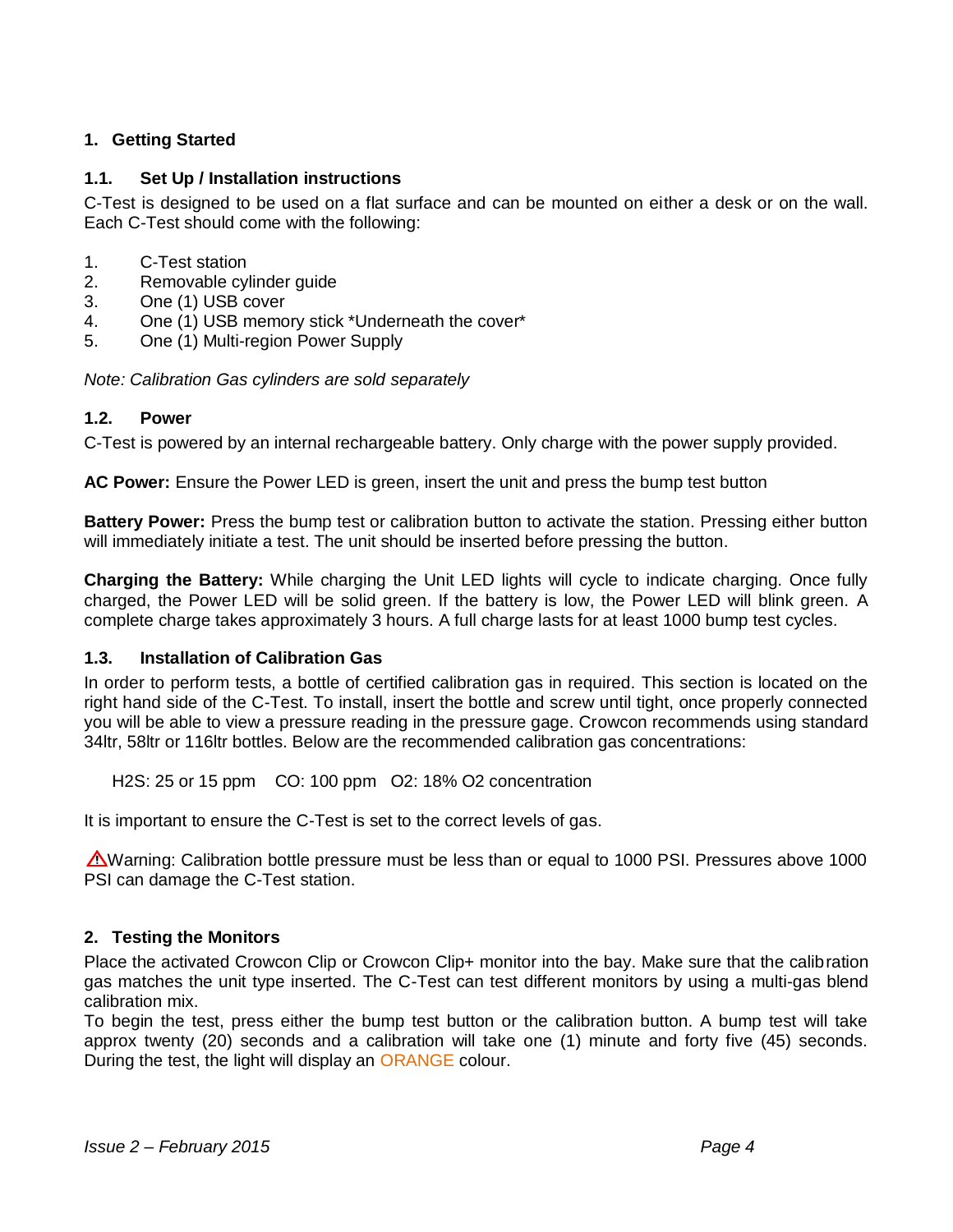# <span id="page-5-0"></span>**2.1. Indications**

No USB/USB Fail Indication: If the USB is properly installed the power light will remain solid during testing. A blinking power light during testing indicates either no USB or a USB failure. A blinking light also indicates the tests are not being recorded.

Pass/Fail Indication: A successful test will result in a GREEN light; a failed test will result in a RED light. Once the Power button has displayed the final result (GREEN or RED) you can then remove the detectors.

It is important to ensure that the 'TEST' light is not illuminated when removing the USB in order to view data.

### <span id="page-5-1"></span>**2.2. Documentation**

During the test, both the bump test records and the event log of each unit will be downloaded to the onboard USB memory. For more detailed information please refer to the [Advanced](#page-6-3) section of this manual.

### <span id="page-5-2"></span>**2.3. Hibernation**

C-Test has the ability to hibernate the Crowcon Clip+ monitor. To use this feature, power on the C-Test, place the monitor in the bay, press and hold down the bump test button and calibration button at the same time for 2 seconds. All lights will turn orange and the power light will blink. Once complete, the C-Test lights will turn green for a successful hibernation and red for a failure. Please do not remove the detectors until the power light turns green.

Note; during this process the event logs of the monitor are automatically transmitted to the USB in the C-Test. Hibernating will erase the event log on the monitor.

# <span id="page-5-3"></span>**3. Troubleshooting**

If a monitor has failed a bump test make sure to check the following:

- $\triangle$  Check to see if any excessive dirt/debris has entered into either the sensor cavity or audible alarm cavity. If so make sure to clear these before testing
- $\triangle$  Check to see if any excessive dirt/debris has accumulated over the small IR communication window located on the top of the monitor parallel to the top light bar
- $\triangle$  Check the calibration gas level. 58L bottles are "full" at 500 PSI: 116L at 1000 PSI
- $\triangle$  Make sure the C-Test station is not placed directly in very bright light. Very bright light can interfere with communication of the detector
- $\triangle$  Re-Try the unit. If a monitor has failed three (3) times please contact Crowcon or your local service agent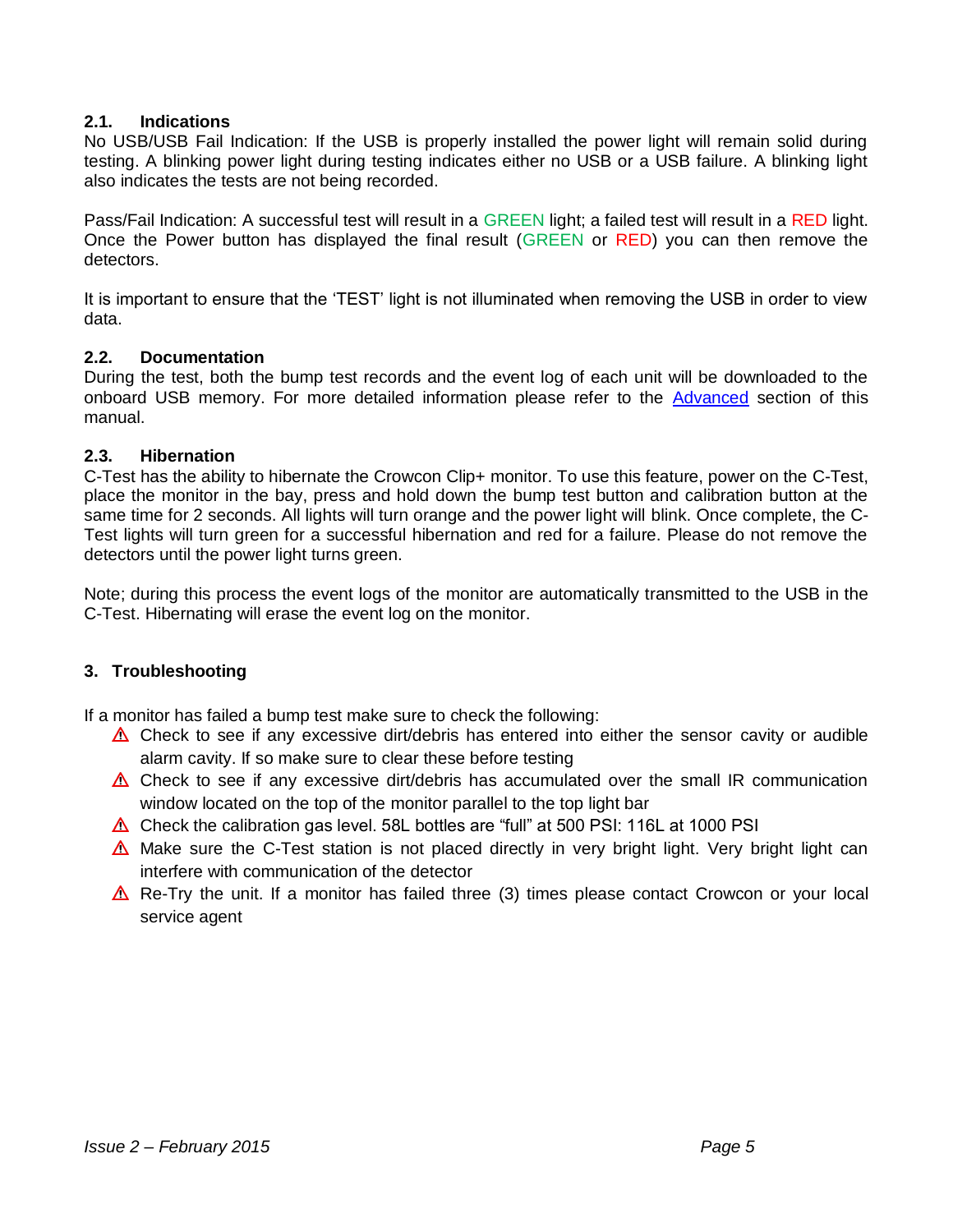# <span id="page-6-0"></span>**4. Orientation**

**C-Test Components:**



| 1 | <b>Charging Port</b>           |
|---|--------------------------------|
| 2 | <b>Calibration Gas Port</b>    |
| 3 | <b>Gas Exhaust Outlet</b>      |
| 4 | <b>IR Communication Window</b> |
| 5 | <b>Test Activation Buttons</b> |
| 6 | <b>Pressure Gage</b>           |
| 7 | <b>USB Memory Cover</b>        |
| 8 | Power and Test LED's           |
| 9 | <b>Monitor Bay</b>             |

# <span id="page-6-1"></span>**5. Maintenance**

The C-Test Station should be examined before and after use to ensure that all components are in operating order and undamaged.

- Ensure that the gas cylinder has adequate gas for testing purposes.
- Examine monitor bay to ensure that each opening is free and clear of debris.
- Examine the AC power module and ensure it is undamaged and firmly **c**onnected.
- If/When needed clean the C-Test with a soft non-static cloth**.**

# <span id="page-6-2"></span>**6. Specification**

Size: H 212 x W 275 x D 122 mm (8.3 x 10.8 x 4.8 inches) Warranty: 1 Year Battery Type: Rechargeable Lithium Ion Memory: USB-2 GB Standard (Note: larger memory capacity can be used) Tests Performed: Bump Test and Calibration Information Stored: Bump/Calibration Logs, Individual monitor Event Logs, Monitor and C-Test Firmware, and Unit Configurations Configuration: Unit settings (configuration and firmware) can be programmed/upgraded via the C-Test. Gases Available: H<sub>2</sub>S, CO, and O<sub>2</sub> Unit Compatibility: Works only with Crowcon Clip and Crowcon Clip+ monitors Calibration Gas: Compatible with 34l, 58L or 116L bottles;

<span id="page-6-3"></span>An accessory is available to allow use of larger gas cylinders, contact Crowcon or your local service agent for details.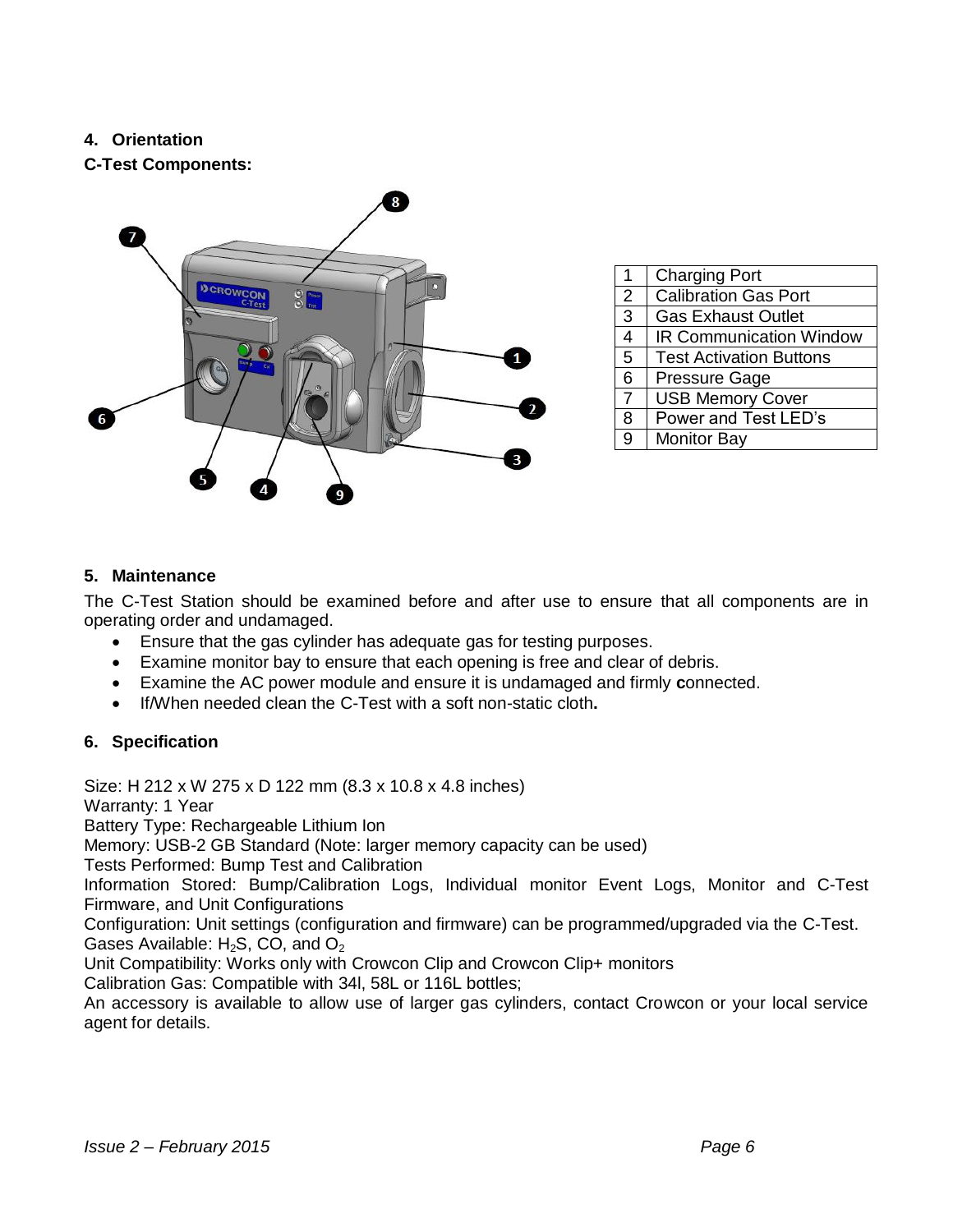# <span id="page-7-0"></span>**7. Advanced**

This section contains instructions for advanced features of the C-Test station:

- Accessing the detector bump logs and event logs
- Configuration programming for both the monitors and C-Test
- Firmware programming for both the monitors and C-Test

# <span id="page-7-1"></span>**7.1. Functionality**

The table below details the functionality available

| <b>C-Test Manager Functionality</b>                         | <b>Manual USB</b>                      |
|-------------------------------------------------------------|----------------------------------------|
| Retrieve event logs and bump test logs                      | Retrieve event logs and bump test logs |
| Program configuration files for both monitors<br>and C-Test |                                        |
| Upload Firmware Upgrades for both monitors<br>and C-Test    |                                        |

*For more information about C-Test Manager, please refer to [Section 8.](#page-8-0)* 

# <span id="page-7-2"></span>**7.2. Retrieving data**

The section below will cover retrieving data manually by removing the USB from the C-Test and inserting it into a computer:

Once you have manually accessed the USB through a computer you will see up to 3 folders: Logs, Firmware, and Config. When accessing the USB directly only the Logs folder will apply, use caution when accessing other folders as they contain files that can only be changed through the C-Test Manager Software.

Caution: Do not delete any files from the USB prior to saving them; the C-Test does not store this information internally outside of the USB.

# <span id="page-7-3"></span>**7.3. Logs Folder**

The C-Test is designed to automatically collect the results of each bump test for each monitor. In addition, it will download the detector event log. All detector event logs will be stored in the folder labelled 'CC' and all test logs will be stored in the 'TS' folder. Each time a detector is tested it will transmit the entire event log up to 25 events to the USB memory. These events are saved as individual logs. It will be common for a monitor to have multiple event log files stored on the USB. Individual event logs will be organized inside the Clip folder by the serial number. The serial number format is in the form of PGYY123456 (where P=Product code, G=gas type, YY=year, and 123456 is the 6-digit serial number). The logs will be stored in logs / CC / PGYY / (serial / 512) / [fullserial#]

Every bump test and calibration performed on the C-Test is stored into the file named TS-CC.csv, inside the TS-CC folder. This file follows a specific format so that it can later be parsed into a database or Excel format for further manipulation and storage. You can then access the CSV file containing the test results. There are multiple lines in every test report. We will illustrate how to read this report line by line.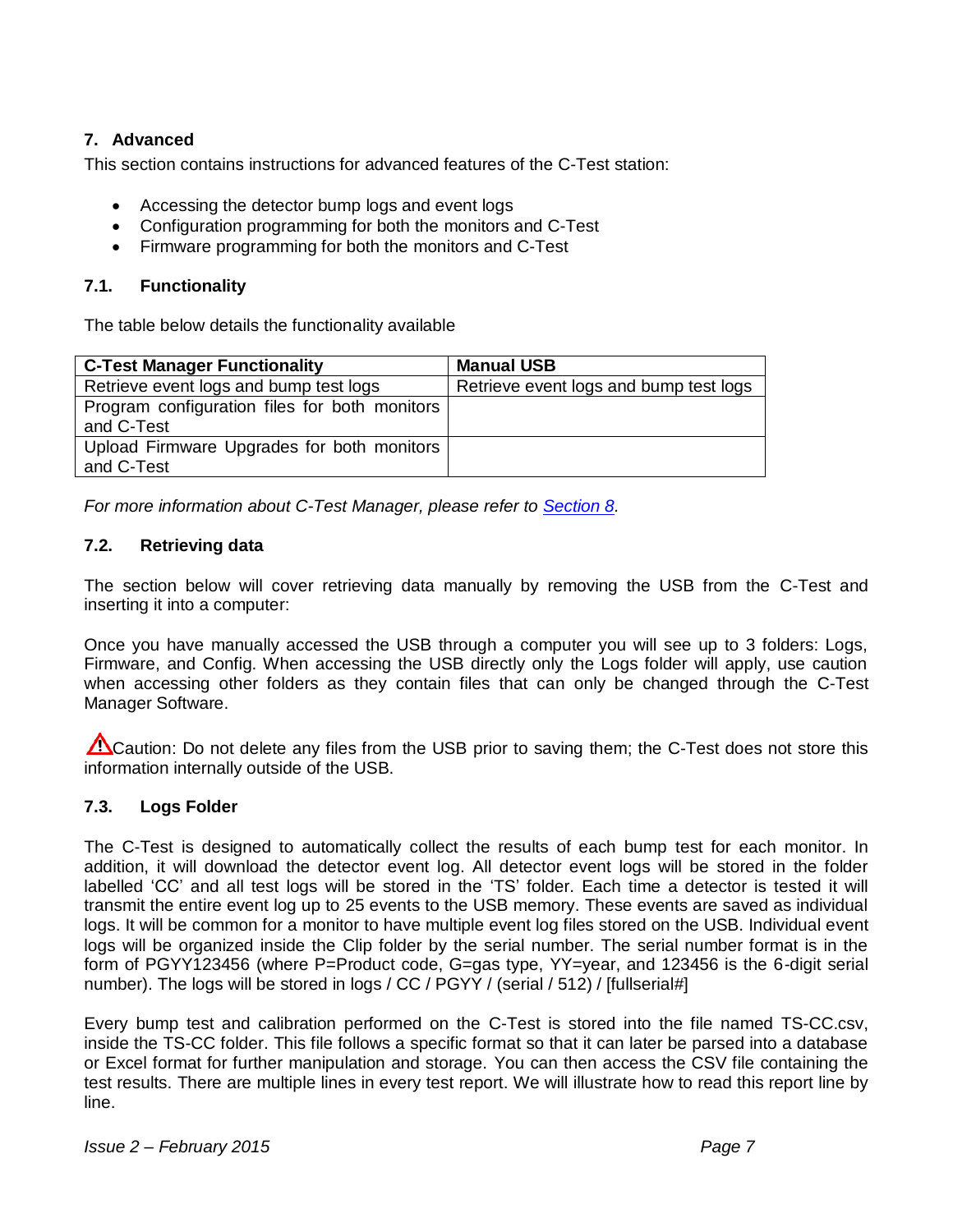The first line is for the C-Test and the overall results for each test:

- Date: Date and Time of Test
- Test: Type of Test (Calibration, Bump Test, Turn Off (for Clip+ only)
- C-Test: Model Number
- Serial Number: Individual serial number for C-Test station
- Overall Result: Pass/Fail
- C-Test F/W version: C-Test station firmware version
- C-Test H/W version: C-Test station hardware version
- Location: This field can be programmed via the C-Test Manager program to show a location for the C-Test.

The second line and third lines are unique to each monitor and will appear for each test:

- Detector: Crowcon Clip or Crowcon Clip+
- Serial: Serial Number for each detector
- Result: Pass/Fail
- Unit F/W Version: Firmware version of the individual monitor
- Audio: Pass/Fail
- Visual: We do not test the visual alarm during the test; this will always display an X. Visual alarms can be verified with the daily self test.
- Num Sensors: Number of sensors in the instrument, this should always display 1
- Show Sensor Readings, Bump Flash Disabled, and Hide Clock: True if enabled; False if not enabled
- User ID: Unique programmable 6 digit number
- Self Test Interval: Default is 20 hours; this option can be changed via IR Link or via C-Test Manager

The Third line(s) are for each sensor on the monitor.

- Sensor: Sensor Type  $(H_2S, CO, or O_2)$
- Result: Pass/Fail
- Reading: Peak unit reading during the test in ppm
- Bottle Lot #, Bottle Expiry: Both fields can be programmed via C-Test Manager
- Bottle Concentration: Default settings can be found and programmed via C-Test Manager
- High Alarm, Low Alarm: Alarm settings of the individual monitor
- <span id="page-8-0"></span>Calibration Interval and Bump Test Interval: Intervals of the individual monitor
- Bump Test Due and Calibration Test Due: Number of days unit scheduled test is due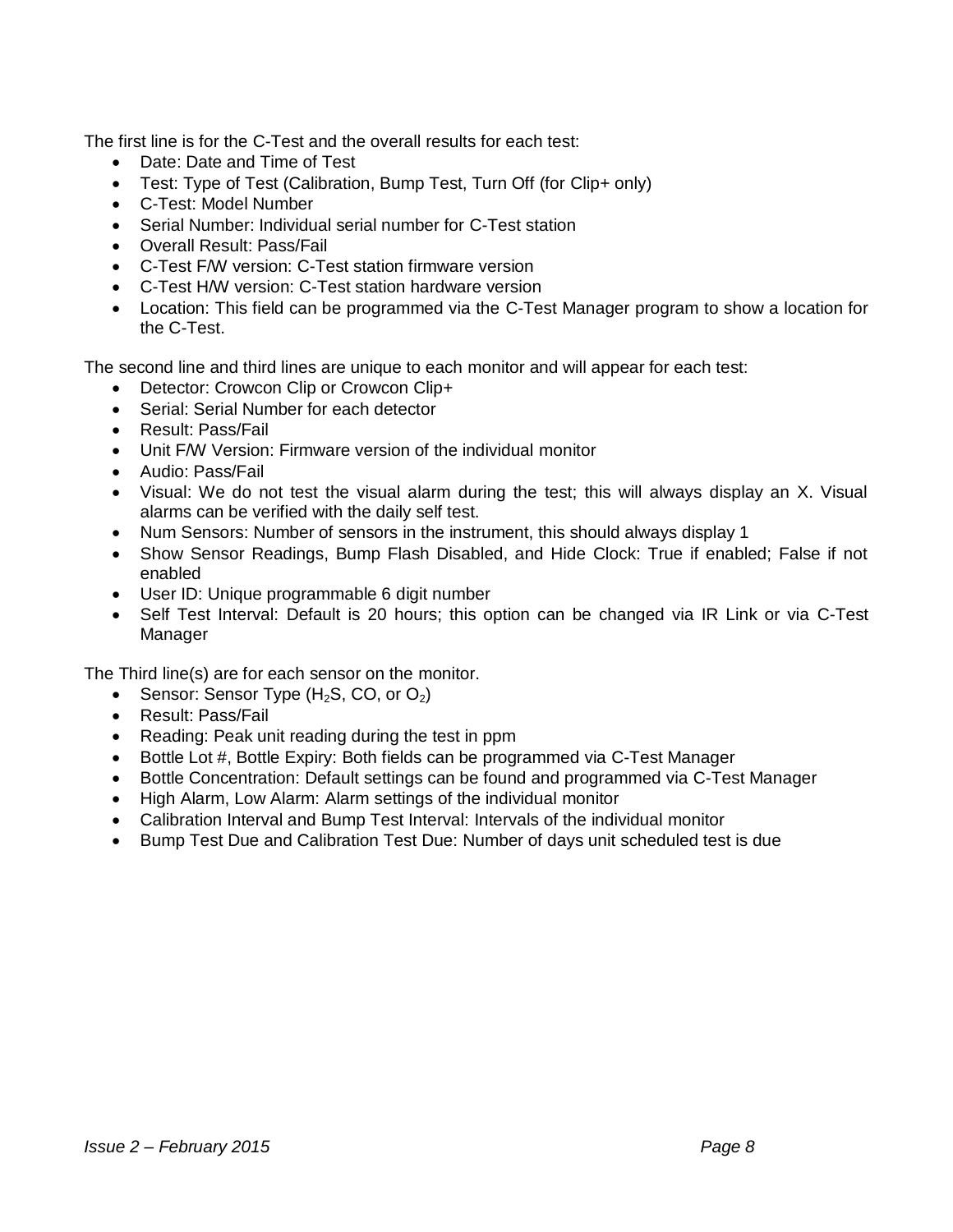# <span id="page-9-0"></span>**8. C-Test Manager Software User Guide**

### <span id="page-9-1"></span>**8.1. Software Installation**

The C-Test Manager software is included on the USB memory stick supplied with the station. Up to date software can be requested from your local service agent, Crowcon regional office or is available for download on [www.crowcon.com](http://www.crowcon.com/) in the Crowcon Clip product page. This software will work with Windows versions XP, Vista, and Windows 7.

# <span id="page-9-2"></span>**8.2. Getting started**

C-Test Manager interacts with the C-Test either via IR Link or by USB stick. The software allows the retrieval of test logs, Crowcon Clip & Crowcon Clip+ event logs, program configurations, and managers to perform firmware upgrades. Below are detailed instructions for how to use the software:

### <span id="page-9-3"></span>**8.3. Connecting via IR Link**

Open C-Test Manager and plug in the IR Link to your computer. Then power on your C-Test. Place the IR Link in the monitor bay.

Once it is placed correctly, make sure that the IR button is selected and click "Read". A successful connection will result in a green bar in the lower right hand corner.

Please note that the IR Link will only talk to the C-Test when in the 'ON' state. This requires the power light to be illuminated. This can be achieved by pressing either button when no monitor is in the monitor bay.

# <span id="page-9-4"></span>**8.4. Connecting via USB Disk**

Remove the USB Disk from the C-Test (the USB Disk is located underneath the USB memory cover). To remove the cover, please use 2mm Allen key. Place the USB Drive into your computer; make sure the USB Disk button in selected and click "Read". A successful connection will result in a green bar in the lower right hand corner.

| Crowcon IR LINK [ver 1.3.0.2]                                                                                                                                                            | $\overline{\mathbf{x}}$<br><b>STATISTICS</b> |  |  |  |  |  |  |
|------------------------------------------------------------------------------------------------------------------------------------------------------------------------------------------|----------------------------------------------|--|--|--|--|--|--|
| <b>Hardware Version</b>                                                                                                                                                                  | 000                                          |  |  |  |  |  |  |
| <b>Firmware Version</b>                                                                                                                                                                  | 0 <sub>0</sub>                               |  |  |  |  |  |  |
| Serial Number                                                                                                                                                                            | SH10000000                                   |  |  |  |  |  |  |
| <b>Life Remaining</b>                                                                                                                                                                    | 24<br><b>Months</b><br>o<br>Days             |  |  |  |  |  |  |
| <b>Sensor Type</b>                                                                                                                                                                       | H2S                                          |  |  |  |  |  |  |
| <b>High Alarm</b>                                                                                                                                                                        | Z.<br>15.0                                   |  |  |  |  |  |  |
| Low Alarm                                                                                                                                                                                | $\overline{\mathscr{C}}$<br>100              |  |  |  |  |  |  |
| <b>Calibration Interval</b>                                                                                                                                                              | Ō<br>A Days                                  |  |  |  |  |  |  |
| <b>Bump Interval</b>                                                                                                                                                                     | 0<br>X Days                                  |  |  |  |  |  |  |
| User ID                                                                                                                                                                                  |                                              |  |  |  |  |  |  |
| <b>Self Test Interval</b>                                                                                                                                                                | 20<br>$\frac{1}{\sqrt{2}}$ hours             |  |  |  |  |  |  |
| Display                                                                                                                                                                                  | <b>Sensor/Life Remaining</b>                 |  |  |  |  |  |  |
| <b>Read File</b><br><b>Read Device</b><br><b>Write File</b><br><b>Write Device</b><br>Hibernate<br><b>Sensor Calibration</b><br>Save Event Log                                           |                                              |  |  |  |  |  |  |
| ☞<br>Crowcon Clip Firmware Upgrade  Select File<br>Cancel<br>Upgrade Firmware                                                                                                            |                                              |  |  |  |  |  |  |
| <b>Crowcon Detection Instruments</b><br>2 Blacklands Way<br><b>DCROWCON</b><br>Abingdon, Oxfordshire, OX14 1DY<br>Support: +44 (0) 1235 557711<br>sales@crowcon.com<br>12-06-15 11:42:20 |                                              |  |  |  |  |  |  |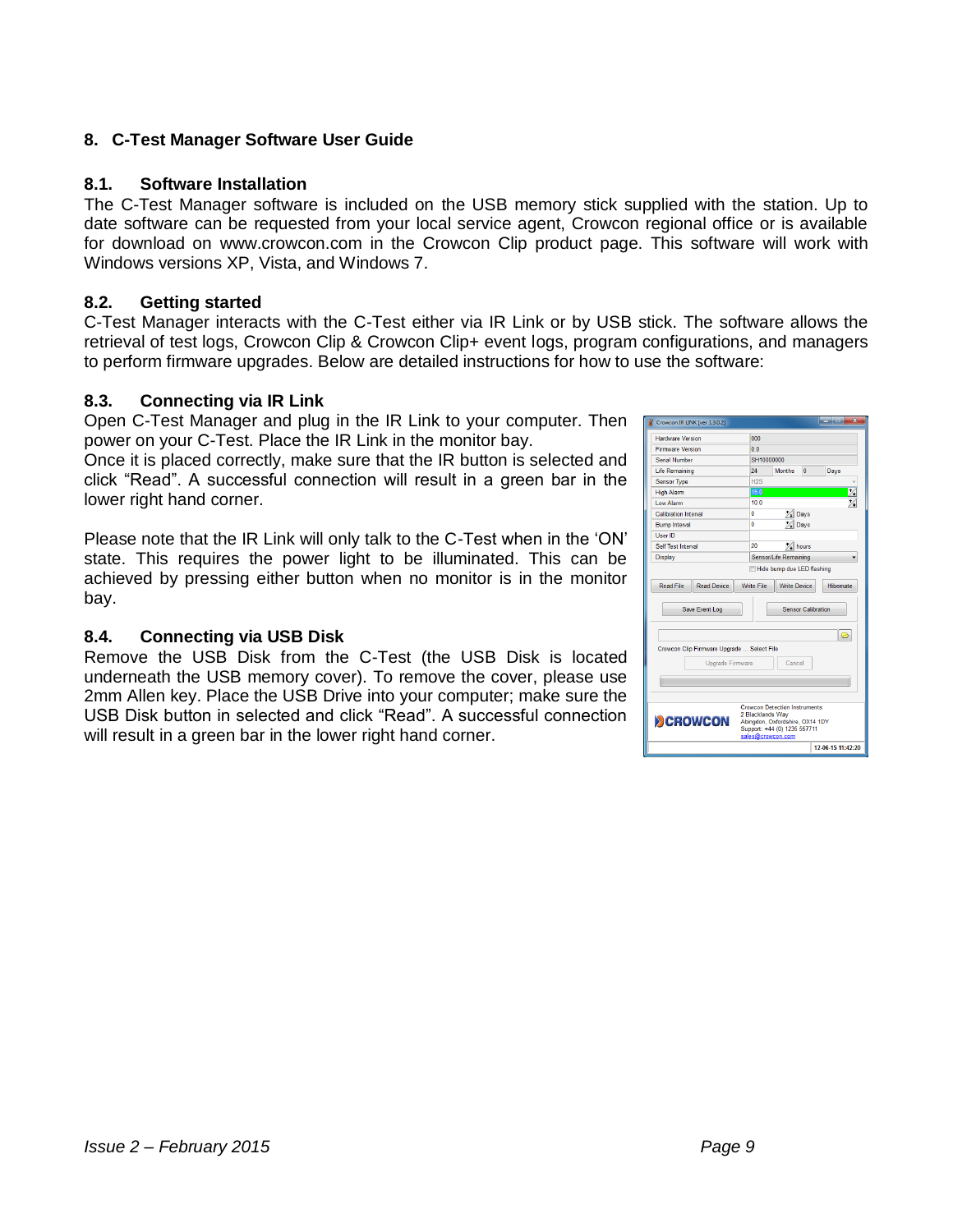# <span id="page-10-0"></span>**8.5. Changing C-Test Settings**

**Default Settings:** Once you successfully communicate with the C-Test, you will see that the unit comes programmed with a number of default settings.

Unless necessary we do not advise changing the following fields:

- Number of Event Logs
- Maximum bump time

**Location customisation:** This field can be used to assign a unique name to the docking station. This will appear on the test log file. Ex: "Gate 3 C-Test"

**Auto Power-Off Time:** After performing a test the unit will power off after 120 seconds, if you wish for the docking station to stay on longer, you can change this field.

**Gas Bottle Fields:** Users can program in detailed information about their calibration gas. Expiration Date and Bottle Lot # will appear on each test record. If the expiration date is set to today's date, that field will remain blank on the test record.

**Testing Check Boxes:** Changing any of these fields may disable key testing functions, please ensure these actions are understood before changing any of the pre-set values.

Allow Calibrations – Allows a calibration if the Calibration button is pressed Allow Bump Tests - Allows a bump test if the Bump button is pressed Allow Hibernate – Allows the hibernation functionality described in section 2.3 Allow Configurations – Allows automatic change of configuration during test Allow Firmware Upgrades – Allows automatic firmware update of all monitors presented Auto cal after Bump fail – Allows a calibration to run should a monitor fail and bump test

**Firmware upgrade:** The C-Test allows for firmware upgrades to occur during the lifetime of the unit. These may be product improvements to add additional features or to enhance monitor performance. Most firmware upgrades are not required unless notified by Crowcon.

After you have made your requested changes click on the Write Device Button. If a successful write has occurred you will see a green bar at the bottom (see above).

| C-Test Manager v1.0.17                                                                                                                                                                                    | $\mathbf{x}$<br>a le                      |  |  |  |  |  |
|-----------------------------------------------------------------------------------------------------------------------------------------------------------------------------------------------------------|-------------------------------------------|--|--|--|--|--|
| C-Test Crowcon Clip   Logs                                                                                                                                                                                |                                           |  |  |  |  |  |
| <b>Serial Number</b>                                                                                                                                                                                      | <b>Allow Calibrations</b><br>v            |  |  |  |  |  |
| Version                                                                                                                                                                                                   | <b>Allow Bump Tests</b><br>$\overline{v}$ |  |  |  |  |  |
| Location                                                                                                                                                                                                  | <b>V</b> Allow Hibemate                   |  |  |  |  |  |
| 10<br>Number Event Logs                                                                                                                                                                                   | V Allow Configurations<br>÷               |  |  |  |  |  |
|                                                                                                                                                                                                           | V Allow Firmware Upgrades                 |  |  |  |  |  |
| Auto Power-Off Time<br>120                                                                                                                                                                                | ÷<br>seconds                              |  |  |  |  |  |
| ÷<br>25<br>Maximum bump time<br>seconds                                                                                                                                                                   |                                           |  |  |  |  |  |
| <b>Gas Expiration Date</b><br>15/06/2012                                                                                                                                                                  | ⊪                                         |  |  |  |  |  |
| Gas Bottle Lot #                                                                                                                                                                                          |                                           |  |  |  |  |  |
| Gas<br>Concentration                                                                                                                                                                                      | Firmware Upgrade Image                    |  |  |  |  |  |
| ÷<br>H <sub>2S</sub><br>25.0<br>▼                                                                                                                                                                         | <b>Browse</b>                             |  |  |  |  |  |
| ÷<br>100<br><sub>co</sub><br>$\overline{\phantom{a}}$                                                                                                                                                     |                                           |  |  |  |  |  |
| ÷<br>O <sub>2</sub><br>18.0                                                                                                                                                                               |                                           |  |  |  |  |  |
| <b>Crowcon Detection Instruments</b><br>2 Blacklands Wav<br><b>EXPONCON</b><br>Abingdon, Oxfordshire, OX14 1DY<br>Support: +44 (0) 1235 557711<br><b>Gas Detection You Can Trust</b><br>sales@crowcon.com |                                           |  |  |  |  |  |
| Read<br>Write                                                                                                                                                                                             | $\odot$ IR<br><b>USB Disk</b>             |  |  |  |  |  |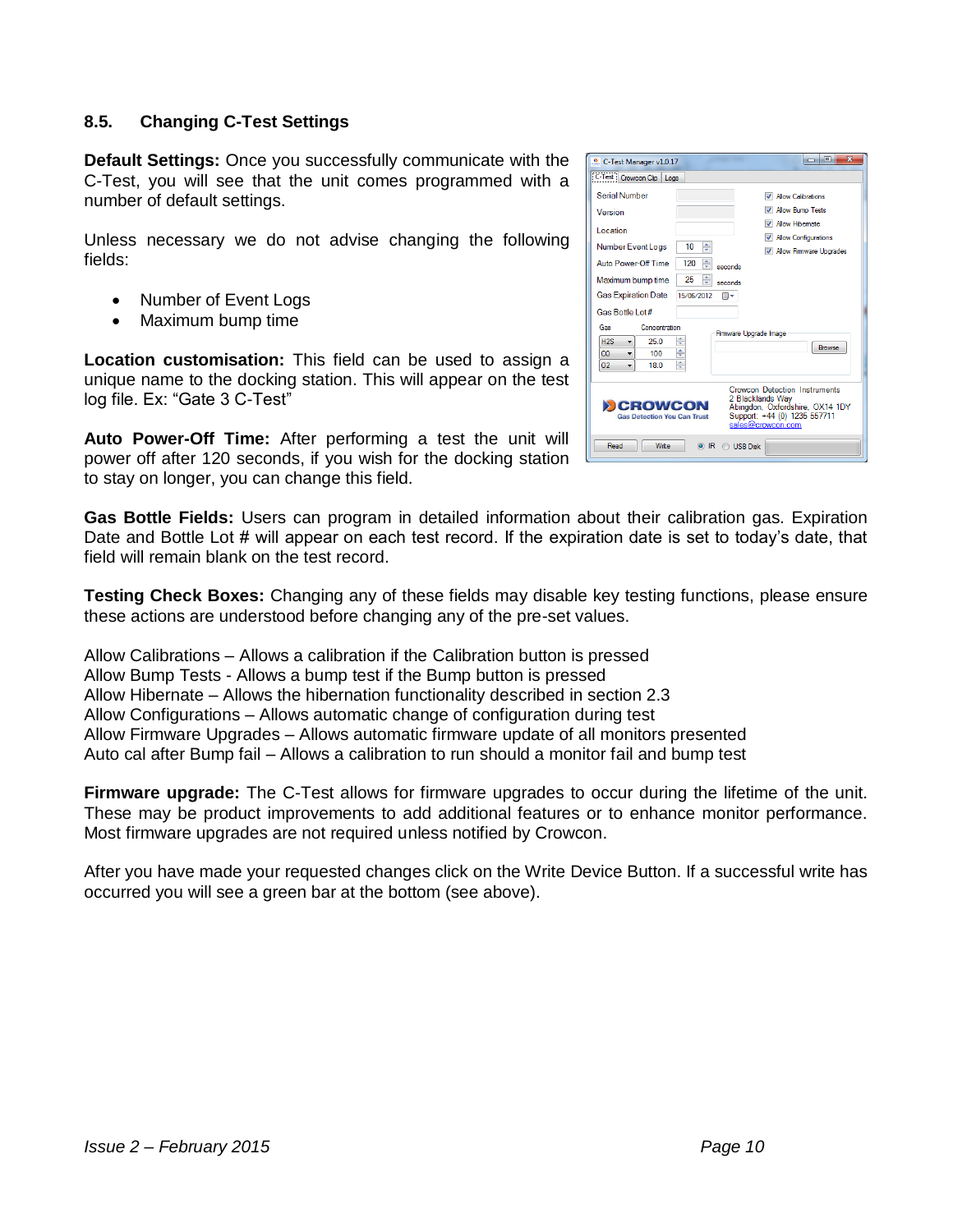#### <span id="page-11-0"></span>**8.6. Monitor Settings**

Users can program Crowcon Clip & Clip+ configurations for each sensor type. Once this configuration has been programmed to the C-Test, every monitor that is bump tested will take on the new configuration values.

In order to make changes to any particular field please update the value and ensure the check box on the left hand side is checked. Below is a description of the individual fields:

**User ID:** Each individual unit can now have a unique electronic user ID. You are able to program in up to 6 characters. Note: Some alphabetic characters do not display well.

**Calibration Interval:** In order to help with Calibration test accountability users can adjust the Calibration Interval to company requirements. If a unit has not been Calibrated within

| C-Test Manager v1.0.17<br>C-Test Crowcon Clip Logs                                                                                                                                                                                                           |                                                                                                                                                                                                                 |                                                                                                                                                                                                                                 |                                                                                                                                                                                                               | $\mathbf{x}$<br>- 0 |  |  |
|--------------------------------------------------------------------------------------------------------------------------------------------------------------------------------------------------------------------------------------------------------------|-----------------------------------------------------------------------------------------------------------------------------------------------------------------------------------------------------------------|---------------------------------------------------------------------------------------------------------------------------------------------------------------------------------------------------------------------------------|---------------------------------------------------------------------------------------------------------------------------------------------------------------------------------------------------------------|---------------------|--|--|
| Option (Set by C-Test)<br>User ID<br>Calibration Interval (days)<br><b>Bump Interval (davs)</b><br>Self-Test Interval (hours)<br>Low Alarm<br><b>High Alam</b><br><b>Display</b><br><b>Hide Bump Due LED</b><br>Firmware Upgrade Image                       | H2S<br>$\frac{1}{\sqrt{2}}$<br>$\mathbf{0}$<br>$\frac{\triangle}{\mathbf{v}}$<br>$\mathbf{0}$<br>$\frac{\triangle}{\mathbf{v}}$<br>20<br>÷<br>100<br>$\frac{1}{\sqrt{2}}$<br>15.0<br><b>Both</b><br>v<br>Browse | CO<br>$\mathcal{A}$<br>$\mathbf{0}$<br>$\overline{\mathbf{v}}$<br>$\frac{A}{\nu}$<br>$\overline{0}$<br>$\mathbb{A}$<br>20<br>÷<br>$\frac{1}{v}$<br>35<br>$\frac{\Lambda}{\nu}$<br>100<br><b>Both</b><br>$\overline{\mathbf{v}}$ | 02<br>$\Lambda$<br>30<br>$\overline{\mathbf{v}}$<br>$\frac{1}{\sqrt{2}}$<br>$\Omega$<br>$\frac{\lambda}{\nu}$<br>20<br>$\frac{1}{\sqrt{2}}$<br>19.5<br>$\frac{\Lambda}{\nu}$<br>23.5<br><b>Roth</b><br>$\vee$ |                     |  |  |
| <b>Crowcon Detection Instruments</b><br>2 Blacklands Way<br><b>EXCROWCON</b><br>Abingdon, Oxfordshire, OX14 1DY<br>Support: +44 (0) 1235 557711<br><b>Gas Detection You Can Trust</b><br>sales@crowcon.com<br>Read<br>Write<br>$\odot$ IR<br><b>USB Disk</b> |                                                                                                                                                                                                                 |                                                                                                                                                                                                                                 |                                                                                                                                                                                                               |                     |  |  |

the time frame the unit will prompt the user to run a Calibration via the C-Test.

**Bump Interval:** In order to help with bump test accountability users can adjust the Bump Interval. If a unit has not been bump tested within the time frame the unit will emit a flash until it has been tested either manually or via the C-Test.

**Self Test Interval:** By default all Crowcon Clip & Clip+ instruments have a default 20 hour self test. Frequency can be set anywhere from 8 to 20 hours.

**High Alarm/Low Alarm Set Points:** Adjust the high/low alarm set point. Note: When doing so make sure to set the alarm limit not to exceed the local or site guidelines. Some sites may have different set points than others.

**Show Sensor Readings:** Once the unit starts to see gas the unit will display the real time reading with a 0.1 ppm resolution. If this is unchecked the unit will always display the life remaining or flash low/high alarm in an alarm condition

**Hide bump due LED Flashing:** If you prefer to not have the units flash when due for a bump test, please make sure to check this box.

**Hide Clock:** This will turn the monitor into a real time ppm display monitor. By default always showing a real time ppm reading.

After you have made your requested changes click on the Write Device Button. If a successful write has occurred you will see a green bar at the bottom (see above).

**Firmware updates:** The C-Test allows for firmware upgrades to occur during the lifetime of the unit. These may be product improvements to add additional features or to enhance monitor performance. Most firmware upgrades are not required unless notified by Crowcon. Once new firmware has been programmed to the C-Test, units will be upgraded before testing. During the upgrade the LED lights will remain orange in colour and flash. DO NOT move the unit during a firmware upgrade.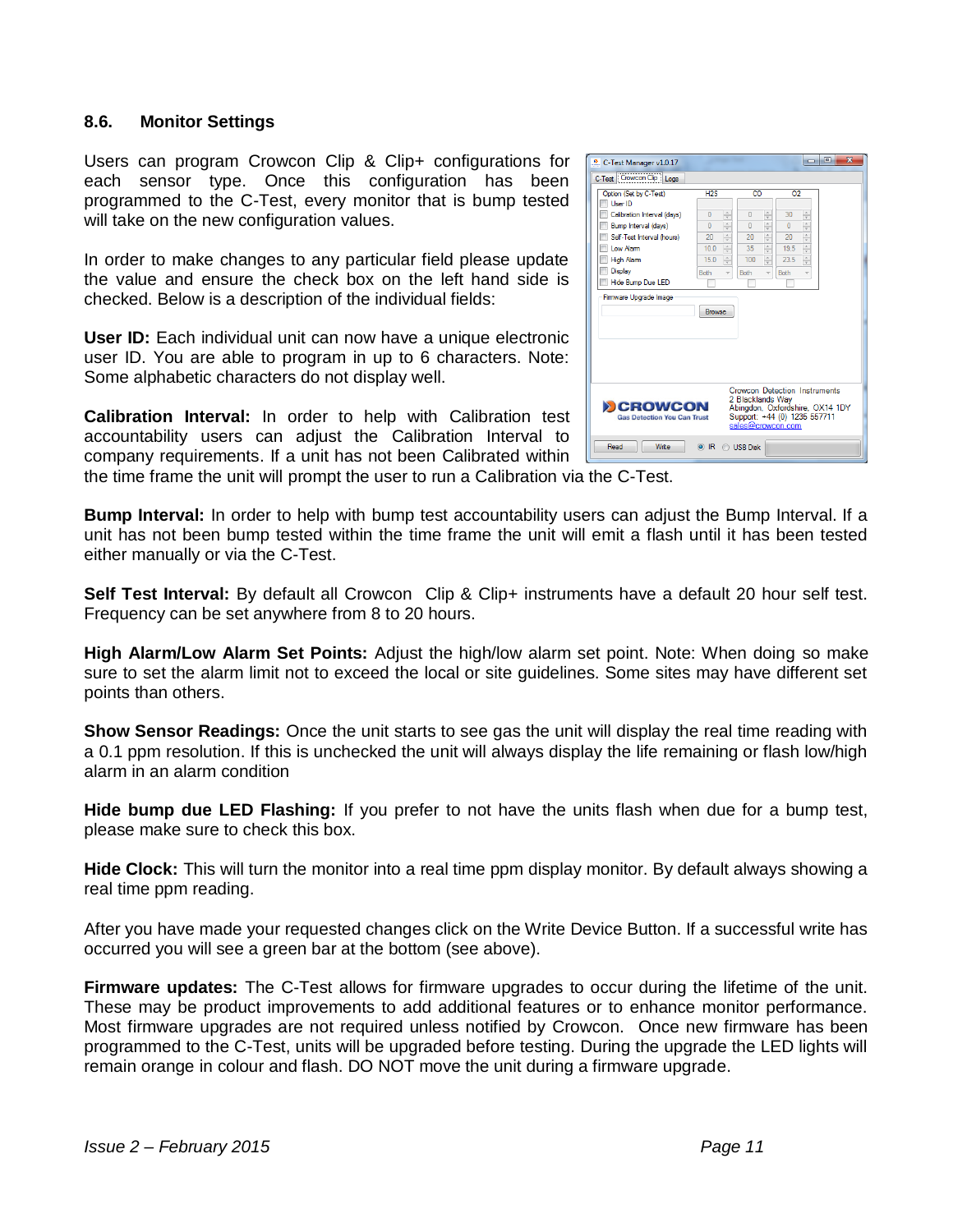# <span id="page-12-0"></span>**8.7. Log Settings**

Test records as well as individual detector event logs can be accessed using C-Test Manager. Test records contain detailed dates and times for individual bump checks and calibrations. The test record is listed at the top of the page and starts with TS-CC\_TS[serial Number]. Event logs are listed by serial number. The event log retrieved will be the 25 most recent events. Past events can be located by accessing the USB drive.

**Download the test file:** Make sure to "Read" the IR or USB Drive. The Test file will automatically populate. Click the check box next to the test file and click "Read" again. A screen will prompt you to choose the location for where you want the file to be stored. By default these files are .csv and should be opened using Microsoft Excel.



This will be the default location for both test files and event logs.

If you want to change this location, right click next to the "Files" field. From there select "Set Local Destination".

How to download event logs: Make sure to "Read" the IR or USB Drive. All available units will be listed by serial numbers. To select the file(s) you want, click on the check box next to the desired units. Users can download multiple records at the same time. By default these files are .csv and should be opened using Microsoft Excel.

**Inventory File:** To allow users to keep better track of their units, C-Test Manager can generate an inventory file. The inventory file is listed by serial number, unit ID, and gas type. Here are the steps to retrieve the inventory file:

Right click next to the "Files" tab, and then select Set Inventory Filename. A screen will prompt you to choose the location where you want to save the file and file name. Return back to the C-Test Manager and click on the box next to TS-CC \_[Serial Number], then click "Read" again. Then go to the specified location to find the inventory file.